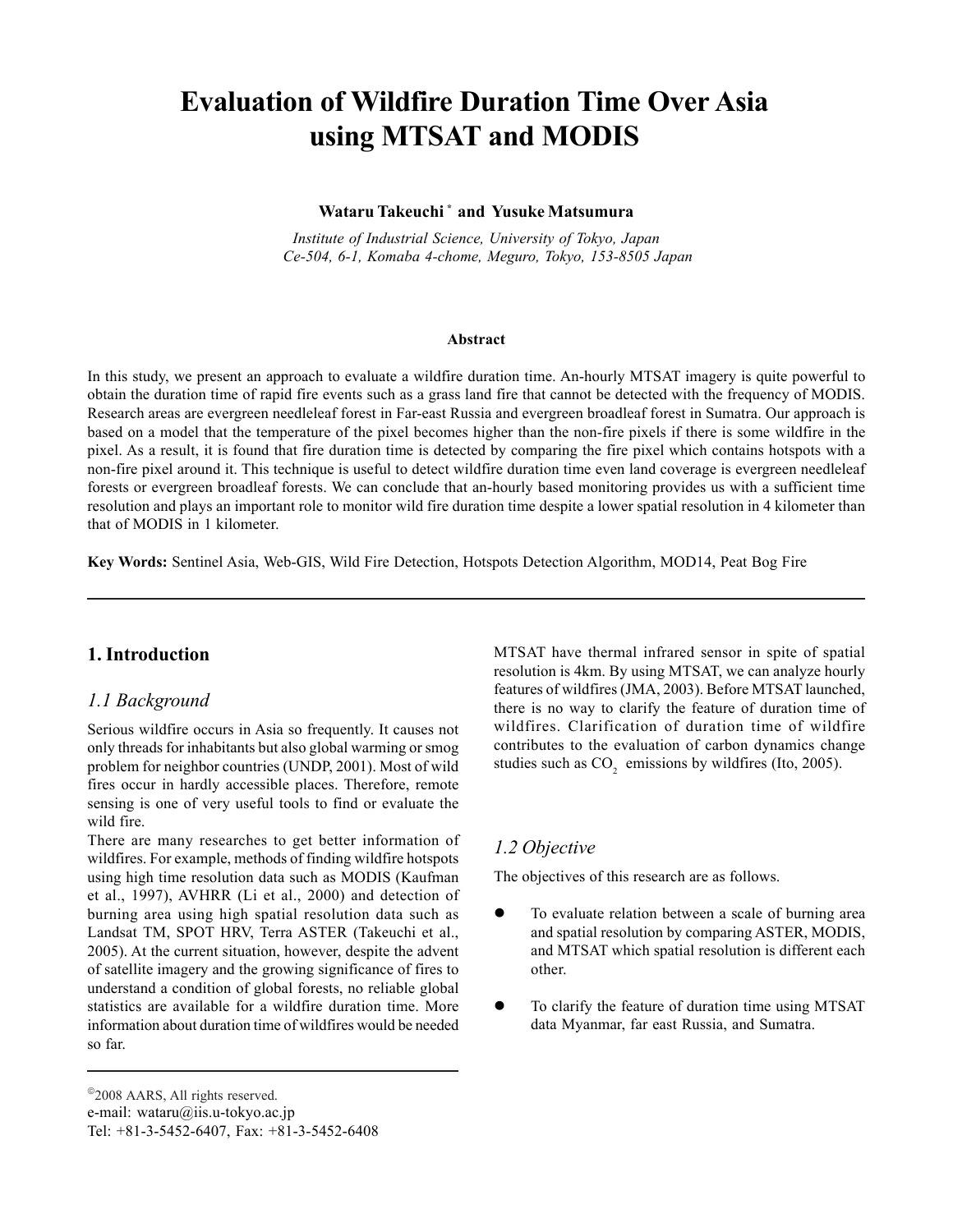## **2. Methodology**

#### *2.1 Wildfire duration time estimation model used*

#### *in this study*

Figure 1 shows the flowchart of wildfire duration time estimation with MTSAT. This research consists of two parts; comparison of burnt area delineation with ASTER, MODIS and MTSAT, the other is the evaluation of wildfire duration time using MTSAT data.

Firstly, three study areas were determined supplemented by hotspot data with MODIS. Secondly, a bunch of satellite dataset was created including ASTER, MODIS and MTSAT with different spatial resolutions 90m, 1km and 4km respectively. They were used to delineate burnt areas and were carried out by using web-based processing systems (http://webmodis.iis.u-tokyo.ac.jp, http://webgms.iis.utokyo.ac.jp). Finally, wildfire duration time was estimated with 72-hours time series behaviors of MTSAT thermal infrared imagery by comparing a fire pixel with a non-fire pixel.

#### *2.2 Study area*

Figure 2 shows study area which is determined by fire spots data by MODIS, vegetation map by Boston University, and visual judgments from Google earth. Considering difference of size and vegetation, following three areas are selected; evergreen broadleaf forest in Myanmar (March 23rd in 2007, 96-53'E, 19-13'N), evergreen needleleaf forest in far-east Russia (July 4th in 2007, 139-26'E, 57-33'N), and evergreen broadleaf forest in Sumatra (Oct. 5th in 2006, 102-43'E, 0- 43'S).



Figure 2: Area of interest in this study including Myanmar, Far-east Russia and Sumatra.

### **3. Results**

## *3.1 Comparison of burnt area delineation with ASTER, MODIS and MTSAT*

Figure 3 shows thermal infrared imagery of ASTER, MODIS and MTSAT. The area of interest is 8x8 km2 corresponding to 4 pixels of MTSAT. Figure 2-(a) shows ASTER channel 14 imagery. A histogram of ASTER channel 14 shown in Figure 3-(a) was used to determine a threshold between fire pixels and non-fire pixels, and binary image was created as shown in Figure 3-(b). The extracted fire-affected area is shown in white colors in the center of the image and area was estimated 1.5 km2. As a comparison, MODIS channel 31 image is shown in Figure 3-(c) over the same area. Spatial distribution of MODIS has consistency with that of ASTER. MTSAT channel 1 image shown in Figure 3-(d) shows a fairy good results compared with ASTER and MODIS as



Figure 1: Flowchart of wildfire duration time estimation using MTSAT.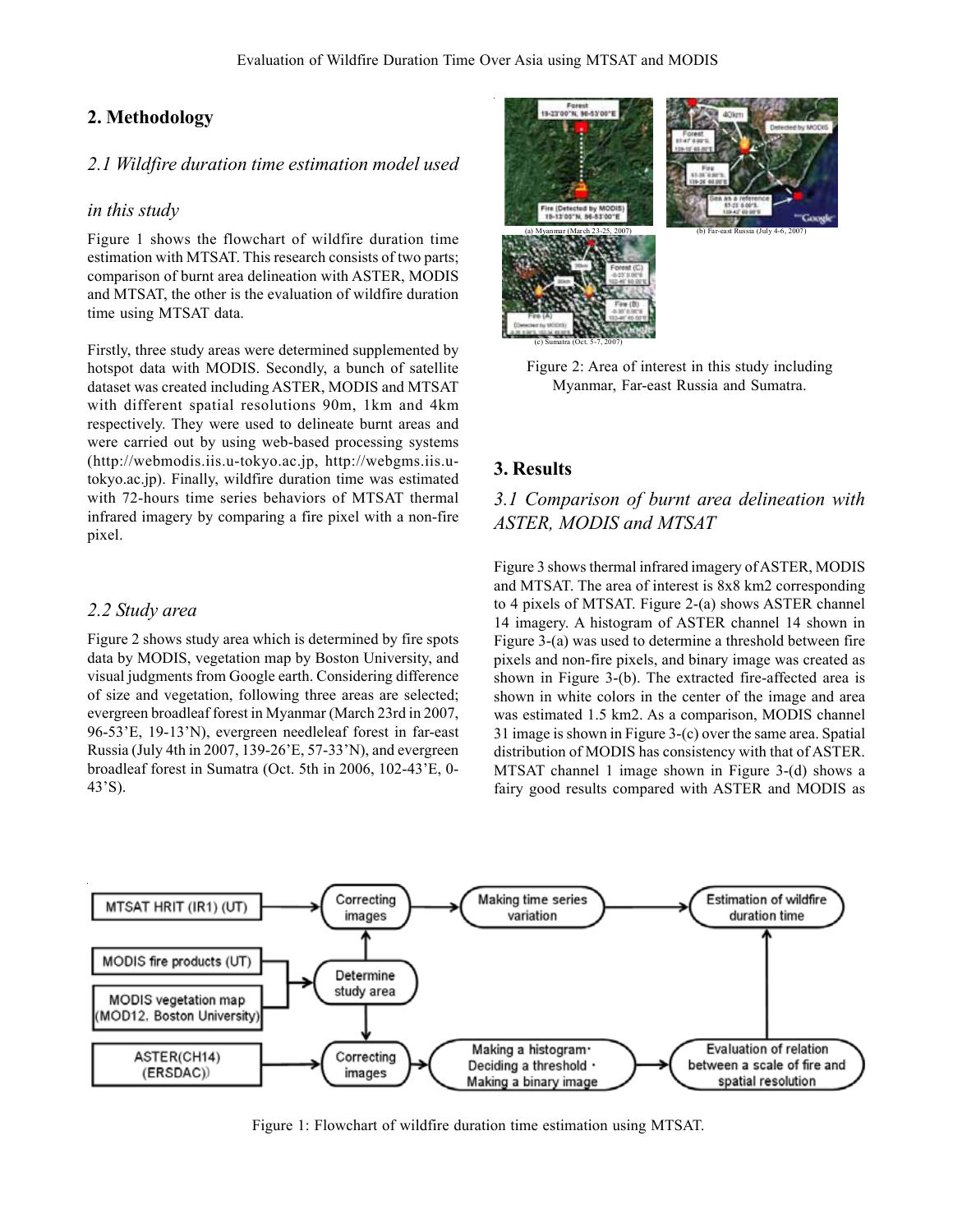well. A fire affected pixel shown in an upper left highlighted in white color has 3K higher than the other three non-fire pixels. It was found that this fire event with the size of 1.5 km2 is detected by 4km MTSAT thermal infrared imagery.



Figure 3: Thermal infrared imagery of ASTER, MODIS and MTSAT. The area of interest is 8x8 km2 corresponding to 4 pixels of MTSAT. Brighter color indicates high brightness temperatures.

## *3.2 Estimation of wildfire duration time using MTSAT*

### *3.2.1 Myanmar*

Figure 2-(a) shows the location of intensive wildfire hotspot in Myanmar. Figure 4-(a) shows time series variation of the land surface temperature from MTSAT (channel1, 10.5um) from March 23rd to 25th in 2007. The hotspot was detected in March 23rd, the first day of the series, by MODIS fire product. Time series variation from MTSAT shows that temperatures of fire pixels transit higher than that of nonfire pixels. The biggest difference is 2K at 14:00 in local time. The difference of temperatures between fire pixels and non-fire pixels were gone during nighttime. From this result, even though spatial resolution of MTSAT is poorer than that of MODIS, time series variation of a thermal infrared channel of MTSAT show significant difference to detect fire pixels because time resolution is more frequently.

## *3.2.2 Far-east Russia*

Figure 2-(b) shows locations of target pixels of time series variation on evergreen needle leaf forests in Russia. Figure 4-(b) shows time series variation of the land surface temperature from MTSAT (channel1, 10 m) from July 3rd to 5th in 2007. The time when the wildfire was detected by MODIS fire products is July 4th and July 5th. As the figure shows, both of a fire pixel and a non-fire pixel show a similar time series variation in July 3rd. However, the fire pixel displays different behavior from normal pixels in July 4th and July 5th. At the peak of the graph, the fire pixel shows about 3K higher temperatures than the non-fire pixel in July 5th. From this information, the wildfire duration time is 10 hour in July 4th and 12 hour in July 5th.

## *3.2.3 Sumatra*

Figure 2-(c) shows locations of target pixels of time series variation on evergreen broadleaf forests in Sumatra. Figure 4-(c) shows time series variation of the land surface temperature from MTSAT (channel1, 10 m) from Oct. 5th to 7th in 2006. The time when the wildfire was detected by MODIS fire product is Oct.5th and Oct. 6th at fire pixels A and B. As the figure shows, the peak of the time series variation at fire pixels A and B on Oct. 5th and Oct. 6th is higher than a non-fire pixel C. From this figure, duration time of wildfire is 14 hours in Oct. 5th and 9 hours in Oct. 6th. At Oct. 7th, both of the land surface temperature in pixel A, B, and C change in the almost same way, so we estimate there is no wildfire in these pixels.

## **4. Conclusion and future works**

In this research, we have presented two types of research. Firstly we compare burnt area delineation with ASTER, MODIS and MTSAT that spatial resolution is different each other. Secondly, we estimate duration time of three wildfires by using time series variation of MTSAT comparing fire pixels and non-fire pixels.

Our accomplishments are following three things.

- Thermal infrared imagery of ASTER, MODIS, and MTSAT shows consistent spatial distribution.
- MTSAT can be used to detect intensive wildfire that a an area is about 1.5 km2 in this survey, even though spatial resolution of MTSAT is 4km meanwhile that of ASTER is 90m.
- Duration time of intensive wildfire can be estimated at an hourly basis by visual judgment of fire pixels and non-fire pixels.

In the future research, we have to consider following three things.

- Importance of precise geometric correction
	- MTSAT imagery have around 4 km geometric errors
	- Manual geometric correction are applied scene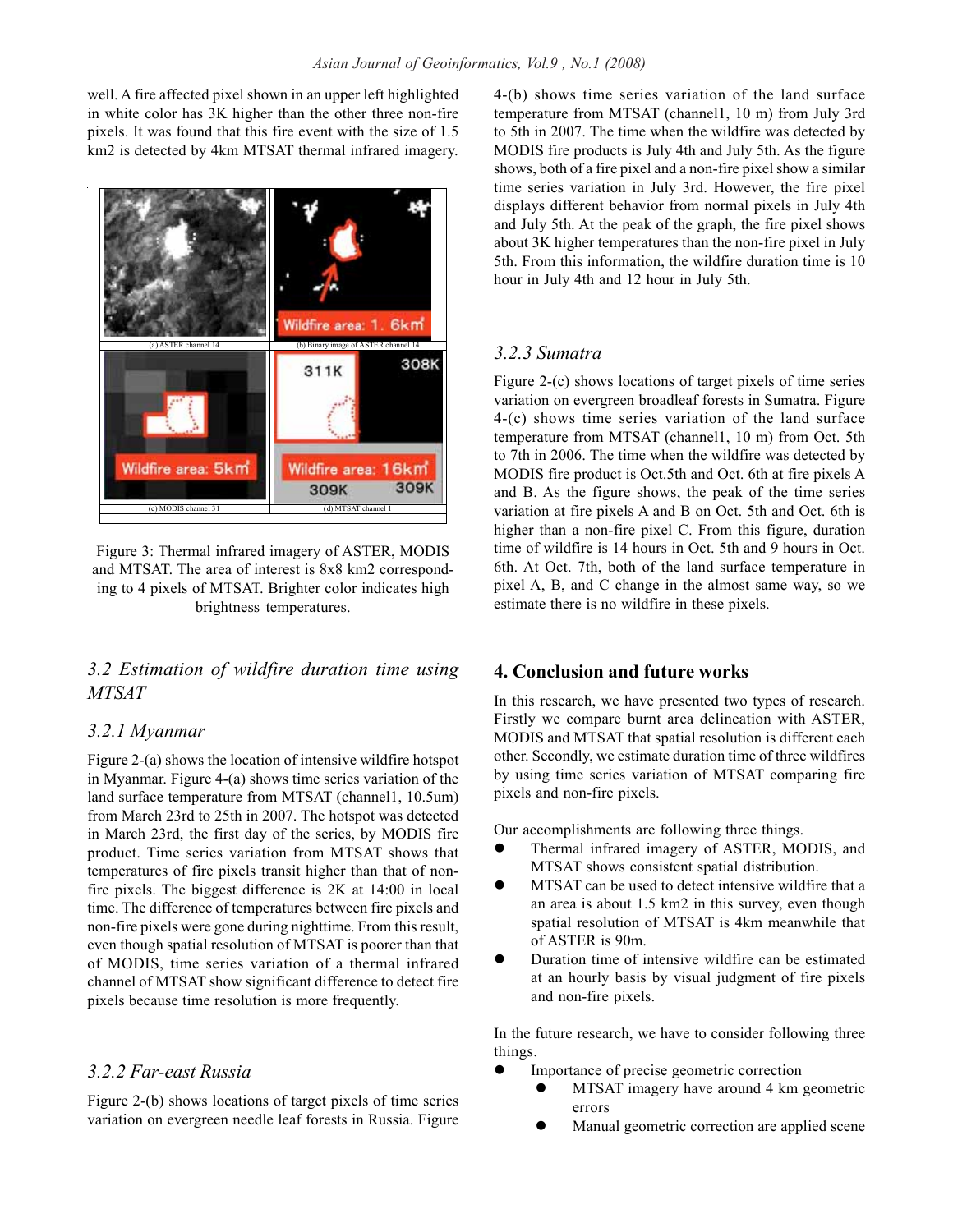by scene

- Lower availability of ASTER data
	- Cloud coverage is crucial to find fine ASTER imagery which capture hotspots
	- The same sypes of sensors should be combined; Landsat, SPOT, ALOS, IKONOS *etc.*
- Validation of wildfire duration time
	- Duration time estimation in nighttime is more difficult than that in daytime.

## **Acknowledgement**

This research is supported by JSPS (No. 19569002). The authors would like to thank Dr. Vivarad Phonekeo for providing MODIS data received at Asian Institute of Technology (AIT) in Bangkok, Thailand.



Figure 4: Time series variation of MTSAT thermal infrared imageries (channel 1 10.5um).